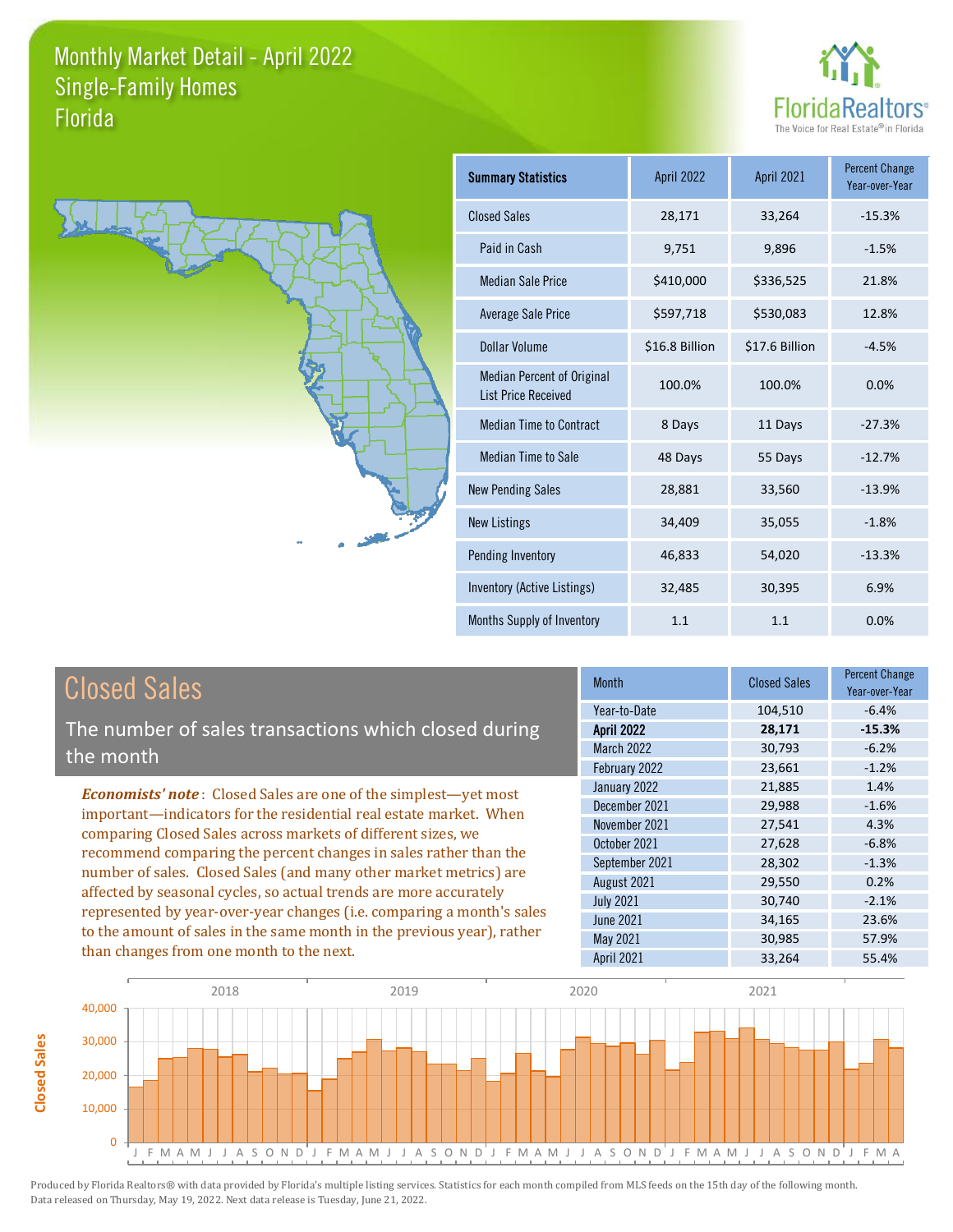

| Cash Sales                                                                     | <b>Month</b>      | <b>Cash Sales</b> | <b>Percent Change</b><br>Year-over-Year |
|--------------------------------------------------------------------------------|-------------------|-------------------|-----------------------------------------|
|                                                                                | Year-to-Date      | 35,353            | 11.0%                                   |
| The number of Closed Sales during the month in which                           | <b>April 2022</b> | 9,751             | $-1.5%$                                 |
| buyers exclusively paid in cash                                                | <b>March 2022</b> | 10,326            | 10.2%                                   |
|                                                                                | February 2022     | 8,007             | 15.4%                                   |
|                                                                                | January 2022      | 7,269             | 28.7%                                   |
|                                                                                | December 2021     | 9,146             | 27.5%                                   |
| <b>Economists' note:</b> Cash Sales can be a useful indicator of the extent to | November 2021     | 8,564             | 41.8%                                   |
| which investors are participating in the market. Why? Investors are            | October 2021      | 8,256             | 25.4%                                   |
| far more likely to have the funds to purchase a home available up front,       | September 2021    | 8,550             | 38.5%                                   |
| whereas the typical homebuyer requires a mortgage or some other                | August 2021       | 9,025             | 48.3%                                   |
| form of financing. There are, of course, many possible exceptions, so          | <b>July 2021</b>  | 9,233             | 49.9%                                   |
| this statistic should be interpreted with care.                                | <b>June 2021</b>  | 10.649            | 103.2%                                  |



### Cash Sales as a Percentage of Closed Sales

The percentage of Closed Sales during the month which were Cash Sales

*Economists' note* : This statistic is simply another way of viewing Cash Sales. The remaining percentages of Closed Sales (i.e. those not paid fully in cash) each month involved some sort of financing, such as mortgages, owner/seller financing, assumed loans, etc.

| <b>Month</b>      | <b>Percent of Closed</b> | <b>Percent Change</b> |
|-------------------|--------------------------|-----------------------|
|                   | Sales Paid in Cash       | Year-over-Year        |
| Year-to-Date      | 33.8%                    | 18.6%                 |
| <b>April 2022</b> | 34.6%                    | 16.5%                 |
| <b>March 2022</b> | 33.5%                    | 17.1%                 |
| February 2022     | 33.8%                    | 16.6%                 |
| January 2022      | 33.2%                    | 26.7%                 |
| December 2021     | 30.5%                    | 29.8%                 |
| November 2021     | 31.1%                    | 35.8%                 |
| October 2021      | 29.9%                    | 34.7%                 |
| September 2021    | 30.2%                    | 40.5%                 |
| August 2021       | 30.5%                    | 48.1%                 |
| <b>July 2021</b>  | 30.0%                    | 53.1%                 |
| <b>June 2021</b>  | 31.2%                    | 64.2%                 |
| May 2021          | 30.3%                    | 57.8%                 |
| <b>April 2021</b> | 29.7%                    | 60.5%                 |

May 2021 9,376 148.6%

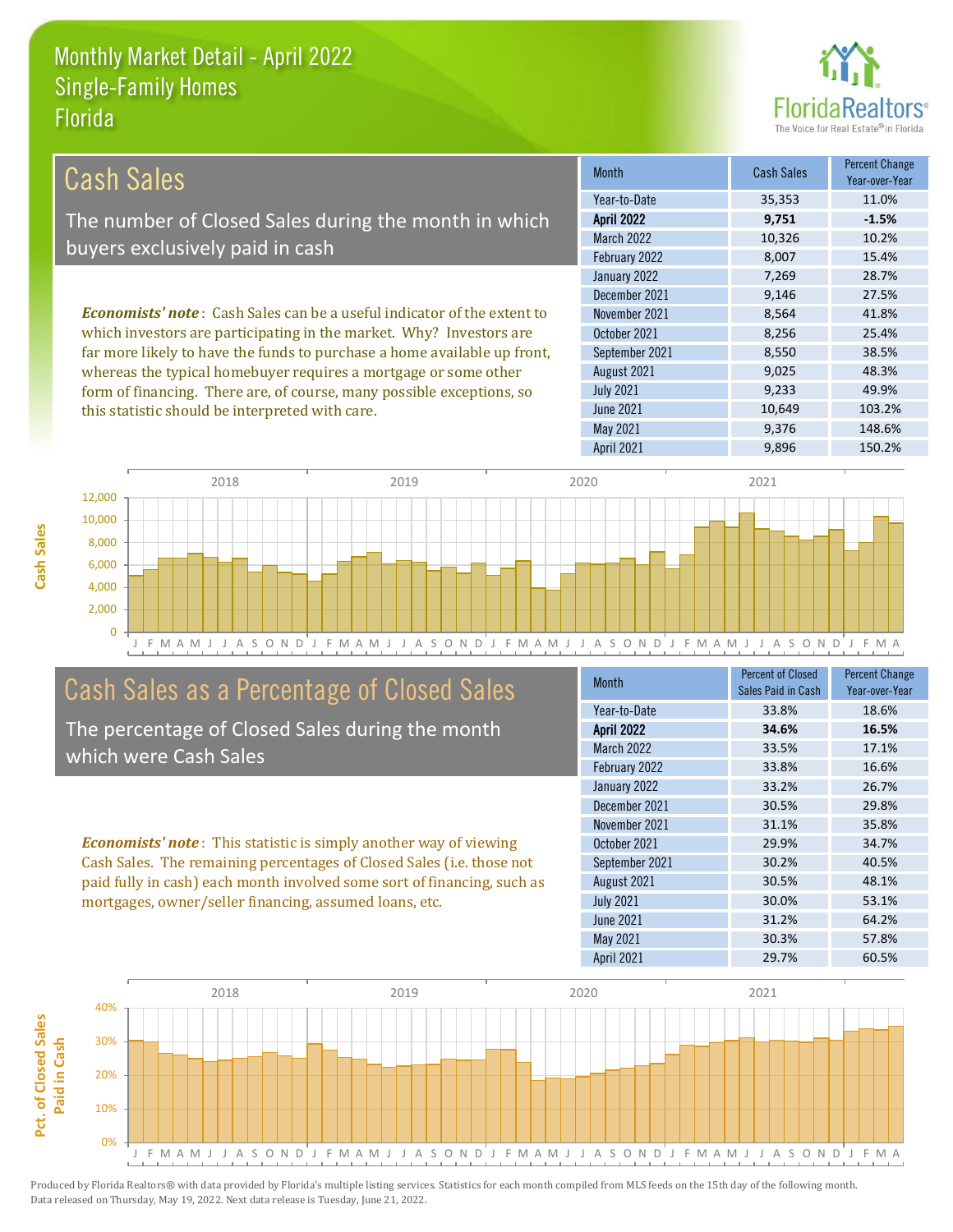

| <b>Median Sale Price</b>                                                  | <b>Month</b>      | <b>Median Sale Price</b> | <b>Percent Change</b><br>Year-over-Year |
|---------------------------------------------------------------------------|-------------------|--------------------------|-----------------------------------------|
|                                                                           | Year-to-Date      | \$393,000                | 21.1%                                   |
| The median sale price reported for the month (i.e. 50%                    | <b>April 2022</b> | \$410,000                | 21.8%                                   |
|                                                                           | March 2022        | \$396,558                | 21.3%                                   |
| of sales were above and 50% of sales were below)                          | February 2022     | \$381,481                | 21.1%                                   |
|                                                                           | January 2022      | \$375,000                | 23.0%                                   |
| <b>Economists' note:</b> Median Sale Price is our preferred summary       | December 2021     | \$373,990                | 21.0%                                   |
| statistic for price activity because, unlike Average Sale Price, Median   | November 2021     | \$364,900                | 19.6%                                   |
| Sale Price is not sensitive to high sale prices for small numbers of      | October 2021      | \$358,950                | 17.7%                                   |
| homes that may not be characteristic of the market area. Keep in mind     | September 2021    | \$355,000                | 18.3%                                   |
| that median price trends over time are not always solely caused by        | August 2021       | \$354,000                | 18.0%                                   |
| changes in the general value of local real estate. Median sale price only | <b>July 2021</b>  | \$355,000                | 20.3%                                   |
| reflects the values of the homes that sold each month, and the mix of     | June 2021         | \$351,000                | 24.5%                                   |
| the types of homes that sell can change over time.                        | May 2021          | \$344,900                | 27.7%                                   |
|                                                                           | <b>April 2021</b> | \$336.525                | 22.4%                                   |



### Average Sale Price

The average sale price reported for the month (i.e. total sales in dollars divided by the number of sales)

*Economists' note* : Usually, we prefer Median Sale Price over Average Sale Price as a summary statistic for home prices. However, Average Sale Price does have its uses—particularly when it is analyzed alongside the Median Sale Price. For one, the relative difference between the two statistics can provide some insight into the market for higher-end homes in an area.

| <b>Month</b>      | <b>Average Sale Price</b> | <b>Percent Change</b><br>Year-over-Year |
|-------------------|---------------------------|-----------------------------------------|
| Year-to-Date      | \$563,658                 | 13.6%                                   |
| <b>April 2022</b> | \$597,718                 | 12.8%                                   |
| <b>March 2022</b> | \$571,245                 | 11.7%                                   |
| February 2022     | \$543,977                 | 16.9%                                   |
| January 2022      | \$530,419                 | 16.7%                                   |
| December 2021     | \$549,638                 | 19.0%                                   |
| November 2021     | \$507,302                 | 17.2%                                   |
| October 2021      | \$483,685                 | 12.9%                                   |
| September 2021    | \$486,101                 | 16.3%                                   |
| August 2021       | \$495,937                 | 19.7%                                   |
| <b>July 2021</b>  | \$502,541                 | 22.8%                                   |
| <b>June 2021</b>  | \$522,825                 | 36.0%                                   |
| May 2021          | \$521,178                 | 47.3%                                   |
| <b>April 2021</b> | \$530,083                 | 46.1%                                   |



Produced by Florida Realtors® with data provided by Florida's multiple listing services. Statistics for each month compiled from MLS feeds on the 15th day of the following month. Data released on Thursday, May 19, 2022. Next data release is Tuesday, June 21, 2022.

**Average Sale Price**

**Average Sale Price**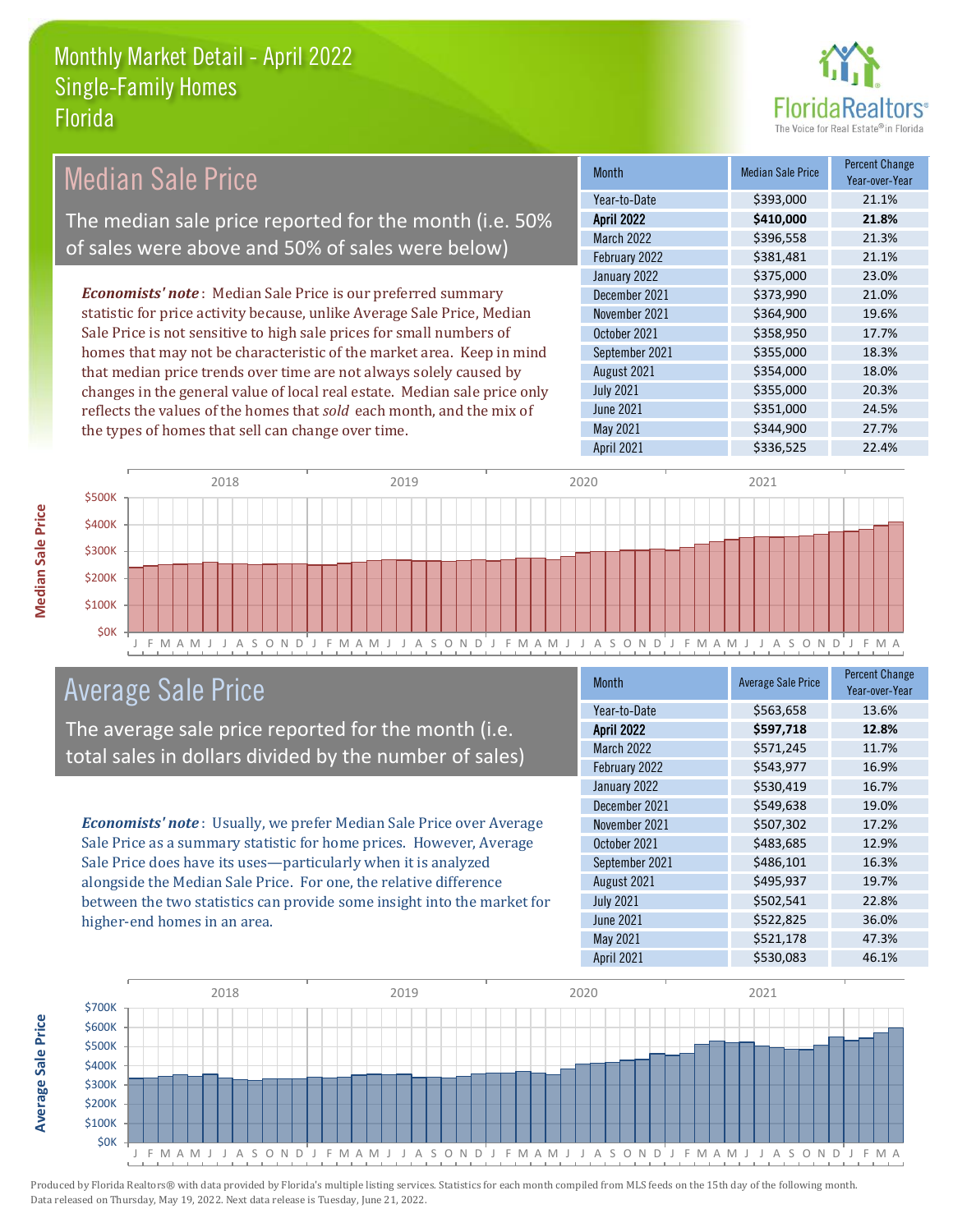

| <b>Dollar Volume</b>                                                         | <b>Month</b>      | <b>Dollar Volume</b> | <b>Percent Change</b><br>Year-over-Year |
|------------------------------------------------------------------------------|-------------------|----------------------|-----------------------------------------|
|                                                                              | Year-to-Date      | \$58.9 Billion       | 6.4%                                    |
| The sum of the sale prices for all sales which closed                        | <b>April 2022</b> | \$16.8 Billion       | $-4.5%$                                 |
|                                                                              | March 2022        | \$17.6 Billion       | 4.8%                                    |
| during the month!                                                            | February 2022     | \$12.9 Billion       | 15.5%                                   |
|                                                                              | January 2022      | \$11.6 Billion       | 18.4%                                   |
| <b>Economists' note</b> : Dollar Volume is simply the sum of all sale prices | December 2021     | \$16.5 Billion       | 17.0%                                   |
| in a given time period, and can quickly be calculated by multiplying         | November 2021     | \$14.0 Billion       | 22.3%                                   |
| Closed Sales by Average Sale Price. It is a strong indicator of the health   | October 2021      | \$13.4 Billion       | 5.1%                                    |
| of the real estate industry in a market, and is of particular interest to    | September 2021    | \$13.8 Billion       | 14.8%                                   |
| real estate professionals, investors, analysts, and government agencies.     | August 2021       | \$14.7 Billion       | 19.9%                                   |
| Potential home sellers and home buyers, on the other hand, will likely       | <b>July 2021</b>  | \$15.4 Billion       | 20.2%                                   |



## Median Percent of Original List Price Received

be better served by paying attention to trends in the two components

of Dollar Volume (i.e. sales and prices) individually.

The median of the sale price (as a percentage of the original list price) across all properties selling during the month

*Economists' note* : The Median Percent of Original List Price Received is useful as an indicator of market recovery, since it typically rises as buyers realize that the market may be moving away from them and they need to match the selling price (or better it) in order to get a contract on the house. This is usually the last measure to indicate a market has shifted from down to up, so it is what we would call a *lagging* indicator.

| <b>Month</b>      | Med. Pct. of Orig.         | <b>Percent Change</b> |
|-------------------|----------------------------|-----------------------|
|                   | <b>List Price Received</b> | Year-over-Year        |
| Year-to-Date      | 100.0%                     | 0.4%                  |
| <b>April 2022</b> | 100.0%                     | 0.0%                  |
| <b>March 2022</b> | 100.0%                     | 0.2%                  |
| February 2022     | 100.0%                     | 1.2%                  |
| January 2022      | 100.0%                     | 1.6%                  |
| December 2021     | 100.0%                     | 1.5%                  |
| November 2021     | 100.0%                     | 1.5%                  |
| October 2021      | 100.0%                     | 1.7%                  |
| September 2021    | 100.0%                     | 2.0%                  |
| August 2021       | 100.0%                     | 2.2%                  |
| <b>July 2021</b>  | 100.0%                     | 2.6%                  |
| <b>June 2021</b>  | 100.0%                     | 2.8%                  |
| May 2021          | 100.0%                     | 2.8%                  |
| April 2021        | 100.0%                     | 2.7%                  |

April 2021 **S17.6 Billion** 127.1%

May 2021 \$16.1 Billion 132.6%

\$17.9 Billion 68.1%

June 2021

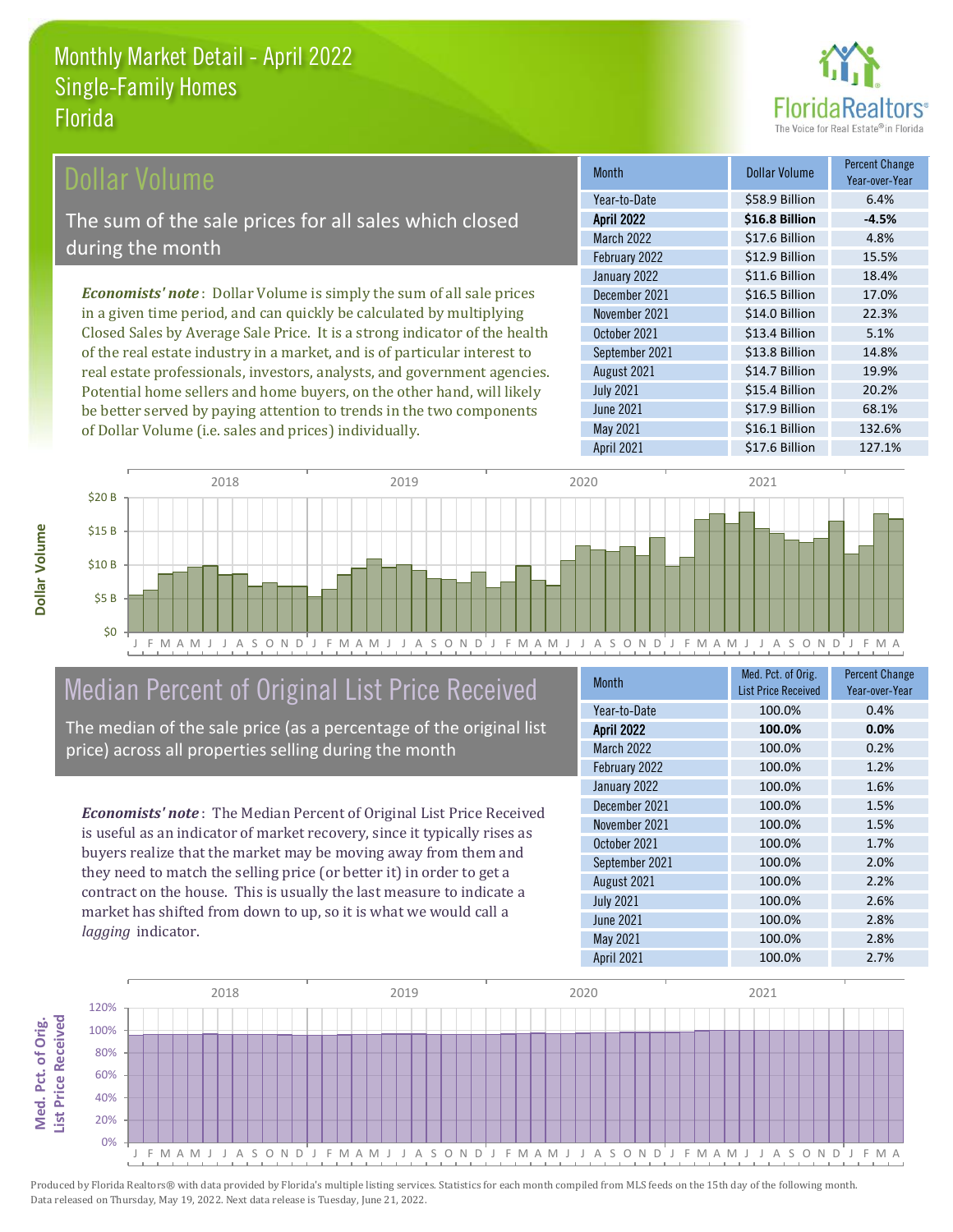

#### 12 Days -42.9% January 2022 14 Days -33.3% **Month** Median Time to Contract Percent Change Year-over-Year April 2022 **8 Days -27.3%** Year-to-Date 10 Days -37.5% March 2022 9 Days -40.0% February 2022 October 2021 12 Days -42.9% September 2021 10 Days -56.5% December 2021 **12 Days** -36.8% November 2021 **11 Days** -42.1% *Economists' note* : Like Time to Sale, Time to Contract is a measure of the length of the home selling process calculated for sales which closed during the month. The difference is that Time to Contract measures the number of days between the initial listing of a property and the Median Time to Contract The median number of days between the listing date and contract date for all Closed Sales during the month

signing of the contract which eventually led to the closing of the sale. When the gap between Median Time to Contract and Median Time to Sale grows, it is usually a sign of longer closing times and/or declining numbers of cash sales.

| IIIUILII          | Contract | Year-over-Year |
|-------------------|----------|----------------|
| Year-to-Date      | 10 Days  | $-37.5%$       |
| <b>April 2022</b> | 8 Days   | $-27.3%$       |
| March 2022        | 9 Days   | $-40.0%$       |
| February 2022     | 12 Days  | $-42.9%$       |
| January 2022      | 14 Days  | $-33.3%$       |
| December 2021     | 12 Days  | $-36.8%$       |
| November 2021     | 11 Days  | $-42.1%$       |
| October 2021      | 12 Days  | $-42.9%$       |
| September 2021    | 10 Days  | $-56.5%$       |
| August 2021       | 9 Days   | $-69.0%$       |
| <b>July 2021</b>  | 9 Days   | $-76.3%$       |
| <b>June 2021</b>  | 8 Days   | $-81.4%$       |
| May 2021          | 9 Days   | $-71.9%$       |
| <b>April 2021</b> | 11 Days  | $-60.7%$       |



## Median Time to Sale

**Median Time to** 

**Median Time to** 

The median number of days between the listing date and closing date for all Closed Sales during the month

*Economists' note* : Time to Sale is a measure of the length of the home selling process, calculated as the number of days between the initial listing of a property and the closing of the sale. *Median* Time to Sale is the amount of time the "middle" property selling this month was on the market. That is, 50% of homes selling this month took *less* time to sell, and 50% of homes took *more* time to sell. Median Time to Sale gives a more accurate picture than Average Time to Sale, which can be skewed upward by small numbers of properties taking an abnormally long time to sell.

| <b>Month</b>      | <b>Median Time to Sale</b> | <b>Percent Change</b><br>Year-over-Year |
|-------------------|----------------------------|-----------------------------------------|
| Year-to-Date      | 52 Days                    | $-14.8%$                                |
| <b>April 2022</b> | 48 Days                    | $-12.7%$                                |
| <b>March 2022</b> | 49 Days                    | $-15.5%$                                |
| February 2022     | 54 Days                    | $-19.4%$                                |
| January 2022      | 58 Days                    | $-15.9%$                                |
| December 2021     | 55 Days                    | $-15.4%$                                |
| November 2021     | 53 Days                    | $-17.2%$                                |
| October 2021      | 53 Days                    | $-20.9%$                                |
| September 2021    | 53 Days                    | $-22.1%$                                |
| August 2021       | 51 Days                    | $-30.1%$                                |
| <b>July 2021</b>  | 51 Days                    | $-37.8%$                                |
| <b>June 2021</b>  | 52 Days                    | $-40.9%$                                |
| May 2021          | 53 Days                    | $-30.3%$                                |
| <b>April 2021</b> | 55 Days                    | $-24.7%$                                |

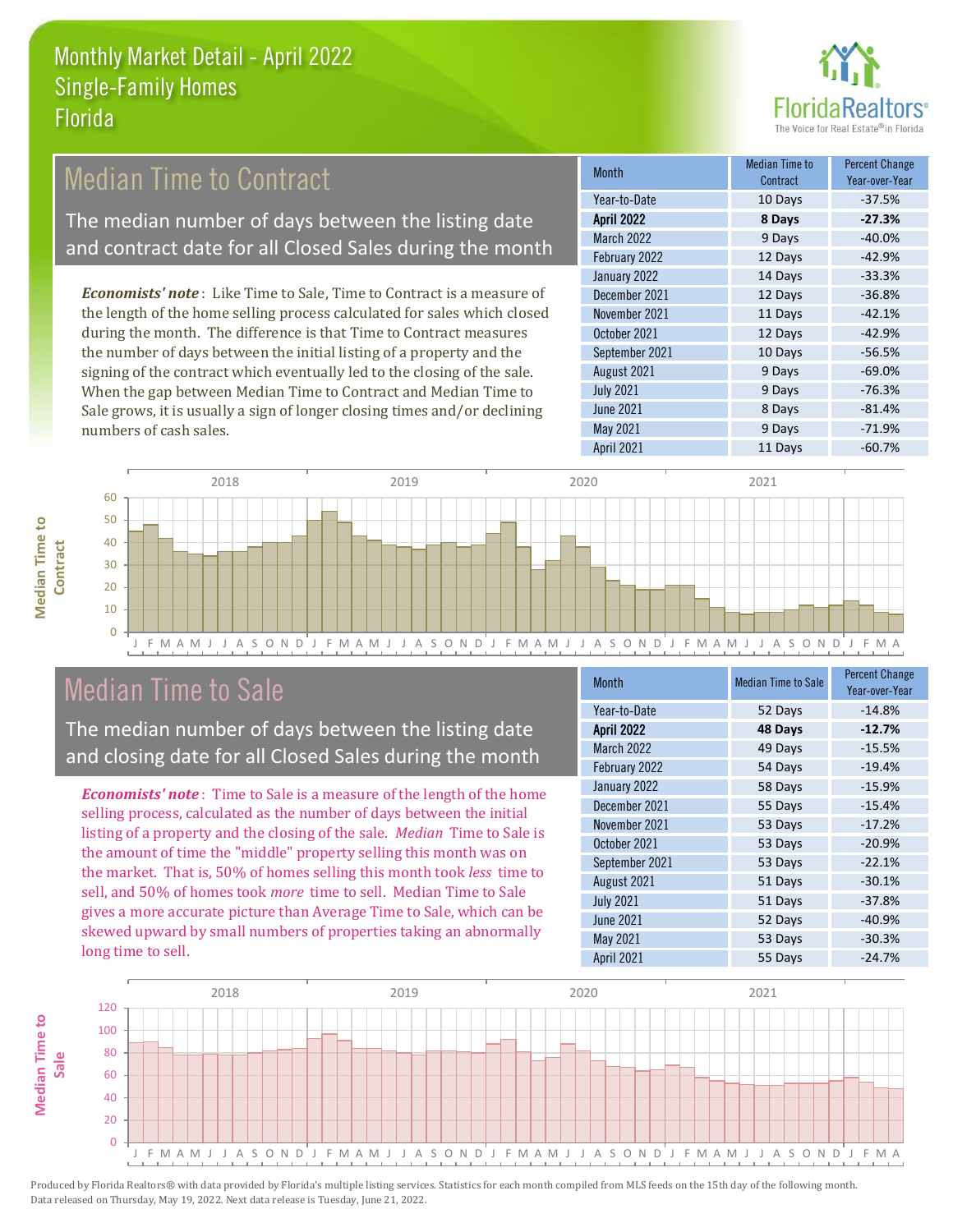distressed properties for sale.



| <b>New Pending Sales</b>                                                      | <b>Month</b>      | <b>New Pending Sales</b> | <b>Percent Change</b><br>Year-over-Year |
|-------------------------------------------------------------------------------|-------------------|--------------------------|-----------------------------------------|
|                                                                               | Year-to-Date      | 117,326                  | $-12.1%$                                |
| The number of listed properties that went under                               | <b>April 2022</b> | 28,881                   | $-13.9%$                                |
| contract during the month                                                     | <b>March 2022</b> | 31,571                   | $-12.4%$                                |
|                                                                               | February 2022     | 28,347                   | $-12.6%$                                |
|                                                                               | January 2022      | 28,527                   | $-9.4%$                                 |
| <b>Economists' note:</b> Because of the typical length of time it takes for a | December 2021     | 24,356                   | $-4.2%$                                 |
| sale to close, economists consider Pending Sales to be a decent               | November 2021     | 27,173                   | 1.6%                                    |
| indicator of potential future Closed Sales. It is important to bear in        | October 2021      | 30,128                   | $-3.6%$                                 |
| mind, however, that not all Pending Sales will be closed successfully.        | September 2021    | 28,941                   | $-6.1%$                                 |
| So, the effectiveness of Pending Sales as a future indicator of Closed        | August 2021       | 30,788                   | $-4.7%$                                 |
| Sales is susceptible to changes in market conditions such as the              | <b>July 2021</b>  | 29,191                   | $-14.1%$                                |
| availability of financing for homebuyers and the inventory of                 | June 2021         | 31,070                   | $-10.8%$                                |



# New Listings

The number of properties put onto the market during the month

*Economists' note* : New Listings tend to rise in delayed response to increasing prices, so they are often seen as a lagging indicator of market health. As prices rise, potential sellers raise their estimations of value—and in the most recent cycle, rising prices have freed up many potential sellers who were previously underwater on their mortgages. Note that in our calculations, we take care to not include properties that were recently taken off the market and quickly relisted, since these are not really *new* listings.

| <b>Month</b>      | <b>New Listings</b> | <b>Percent Change</b><br>Year-over-Year |
|-------------------|---------------------|-----------------------------------------|
| Year-to-Date      | 126,225             | $-0.5%$                                 |
| <b>April 2022</b> | 34,409              | $-1.8%$                                 |
| March 2022        | 35,019              | 1.3%                                    |
| February 2022     | 29,041              | 0.8%                                    |
| January 2022      | 27,756              | $-2.4%$                                 |
| December 2021     | 23,329              | $-1.6%$                                 |
| November 2021     | 26,869              | 3.5%                                    |
| October 2021      | 31,179              | $-3.5%$                                 |
| September 2021    | 31,346              | 2.2%                                    |
| August 2021       | 33,485              | 10.6%                                   |
| <b>July 2021</b>  | 34,835              | 12.1%                                   |
| <b>June 2021</b>  | 35,549              | 21.6%                                   |
| May 2021          | 34,298              | 10.2%                                   |
| <b>April 2021</b> | 35,055              | 45.5%                                   |

May 2021 32,670 3.4% April 2021 33,560 64.4%



Produced by Florida Realtors® with data provided by Florida's multiple listing services. Statistics for each month compiled from MLS feeds on the 15th day of the following month. Data released on Thursday, May 19, 2022. Next data release is Tuesday, June 21, 2022.

**New Listings**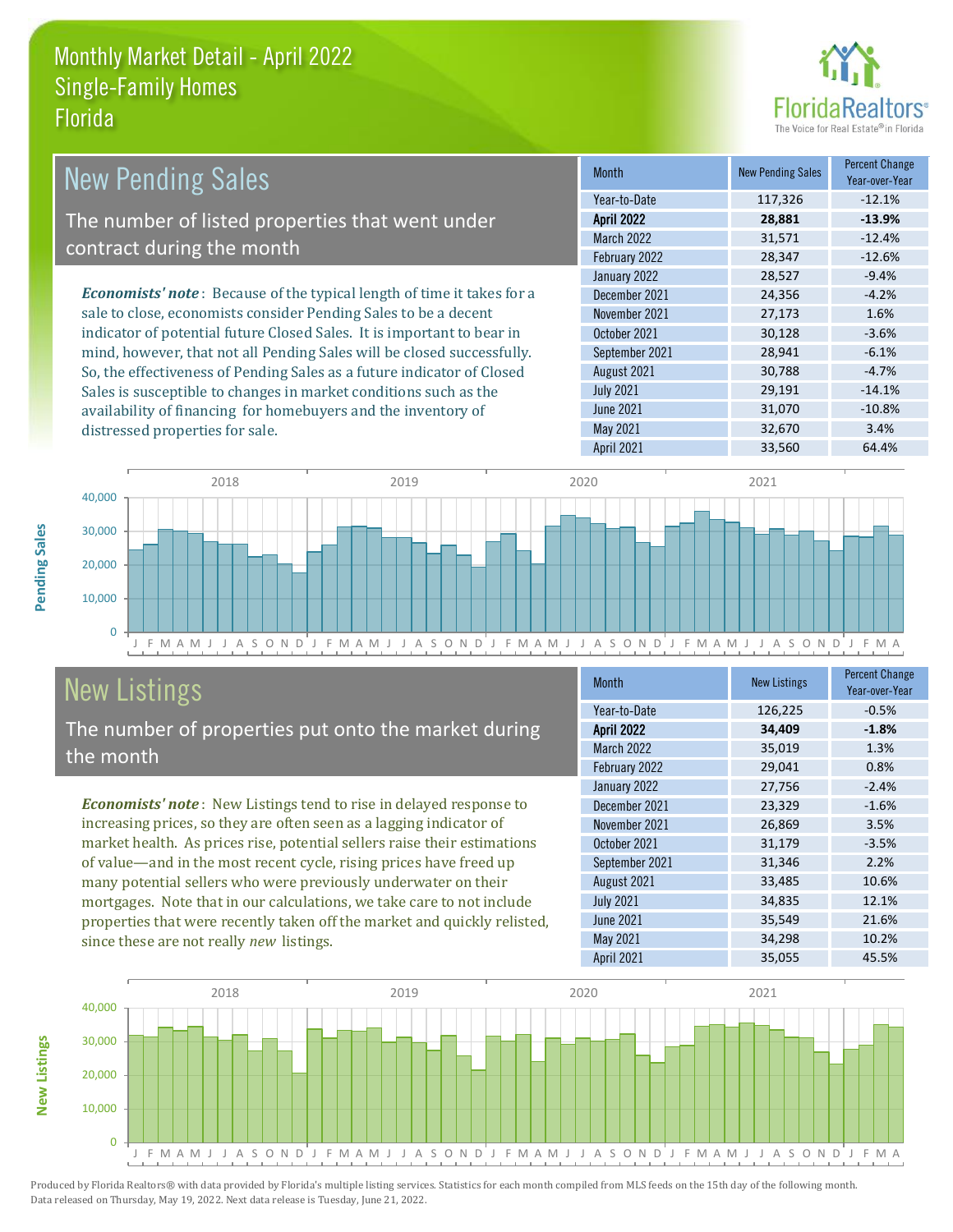

# *Economists' note* : There are a number of ways to define and calculate Inventory. Our method is to simply count the number of active listings Inventory (Active Listings) The number of property listings active at the end of the month

on the last day of the month, and hold this number to compare with the same month the following year. Inventory rises when New Listings are outpacing the number of listings that go off-market (regardless of whether they actually sell). Likewise, it falls when New Listings aren't keeping up with the rate at which homes are going off-market.

| <b>Month</b>             | Inventory | Percent Change<br>Year-over-Year |
|--------------------------|-----------|----------------------------------|
| <b>YTD (Monthly Avg)</b> | 28,933    | $-16.2%$                         |
| <b>April 2022</b>        | 32,485    | 6.9%                             |
| <b>March 2022</b>        | 28,436    | $-10.2%$                         |
| February 2022            | 26,902    | $-24.1%$                         |
| January 2022             | 27,909    | $-31.3%$                         |
| December 2021            | 30,344    | $-33.7%$                         |
| November 2021            | 33,965    | $-32.1%$                         |
| October 2021             | 36,528    | $-30.7%$                         |
| September 2021           | 37,781    | $-29.2%$                         |
| August 2021              | 37,482    | $-32.4%$                         |
| <b>July 2021</b>         | 36,687    | $-38.9%$                         |
| <b>June 2021</b>         | 32,835    | $-49.8%$                         |
| May 2021                 | 30,431    | $-60.3%$                         |
| <b>April 2021</b>        | 30,395    | $-63.3%$                         |



# Months Supply of Inventory

An estimate of the number of months it will take to deplete the current Inventory given recent sales rates

*Economists' note* : MSI is a useful indicator of market conditions. The benchmark for a balanced market (favoring neither buyer nor seller) is 5.5 months of inventory. Anything higher is traditionally a buyers' market, and anything lower is a sellers' market. There is no single accepted way of calculating MSI. A common method is to divide current Inventory by the most recent month's Closed Sales count, but this count is a usually poor predictor of future Closed Sales due to seasonal cycles. To eliminate seasonal effects, we use the 12-month average of monthly Closed Sales instead.

| Month                    | <b>Months Supply</b> | <b>Percent Change</b><br>Year-over-Year |
|--------------------------|----------------------|-----------------------------------------|
| <b>YTD (Monthly Avg)</b> | 1.0                  | $-23.1%$                                |
| <b>April 2022</b>        | 1.1                  | 0.0%                                    |
| <b>March 2022</b>        | 1.0                  | $-16.7%$                                |
| February 2022            | 0.9                  | $-30.8%$                                |
| January 2022             | 1.0                  | $-37.5%$                                |
| December 2021            | 1.0                  | $-44.4%$                                |
| November 2021            | 1.2                  | $-40.0%$                                |
| October 2021             | 1.3                  | $-38.1%$                                |
| September 2021           | 1.3                  | $-40.9%$                                |
| August 2021              | 1.3                  | $-43.5%$                                |
| <b>July 2021</b>         | 1.2                  | $-52.0%$                                |
| <b>June 2021</b>         | 1.1                  | $-60.7%$                                |
| May 2021                 | 1.1                  | $-66.7%$                                |
| <b>April 2021</b>        | 1.1                  | $-67.6%$                                |

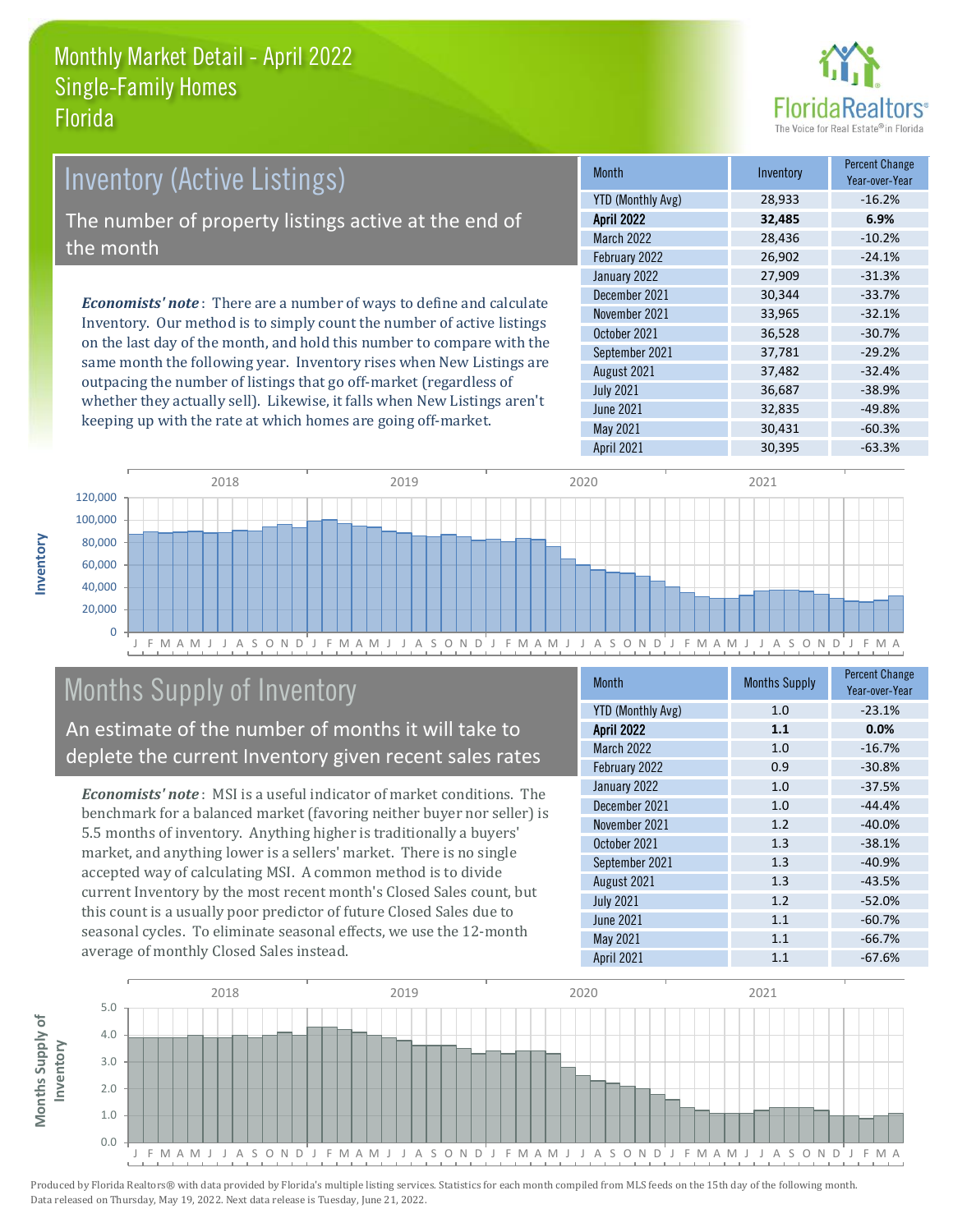

# Closed Sales by Sale Price

The number of sales transactions which closed during the month

*Economists' note:* Closed Sales are one of the simplest—yet most important—indicators for the residential real estate market. When comparing Closed Sales across markets of different sizes, we recommend comparing the percent changes in sales rather than the number of sales. Closed Sales (and many other market metrics) are affected by seasonal cycles, so actual trends are more accurately represented by year-over-year changes (i.e. comparing a month's sales to the amount of sales in the same month in the previous year), rather than changes from one month to the next.

| Sale Price            | <b>Closed Sales</b> | <b>Percent Change</b><br>Year-over-Year |
|-----------------------|---------------------|-----------------------------------------|
| Less than \$50,000    | 39                  | $-48.7%$                                |
| $$50,000 - $99,999$   | 181                 | $-44.3%$                                |
| $$100,000 - $149,999$ | 387                 | $-65.0%$                                |
| $$150,000 - $199,999$ | 989                 | $-62.4%$                                |
| \$200,000 - \$249,999 | 1,818               | $-56.5%$                                |
| \$250,000 - \$299,999 | 2,723               | $-47.3%$                                |
| \$300,000 - \$399,999 | 7,090               | $-3.0%$                                 |
| \$400,000 - \$599,999 | 7,865               | 22.1%                                   |
| \$600,000 - \$999,999 | 4,498               | 28.9%                                   |
| \$1,000,000 or more   | 2,581               | 1.9%                                    |



# Median Time to Contract by Sale Price The median number of days between the listing date

and contract date for all Closed Sales during the month

*Economists' note* : Like Time to Sale, Time to Contract is a measure of the length of the home selling process calculated for sales which closed during the month. The difference is that Time to Contract measures the number of days between the initial listing of a property and the signing of the contract which eventually led to the closing of the sale. When the gap between Median Time to Contract and Median Time to Sale grows, it is usually a sign of longer closing times and/or declining numbers of cash sales.

| <b>Sale Price</b>     | <b>Median Time to</b><br>Contract | <b>Percent Change</b><br>Year-over-Year |
|-----------------------|-----------------------------------|-----------------------------------------|
| Less than \$50,000    | 24 Days                           | 33.3%                                   |
| $$50,000 - $99,999$   | 12 Days                           | $-45.5%$                                |
| $$100,000 - $149,999$ | 14 Days                           | $-6.7%$                                 |
| $$150,000 - $199,999$ | 11 Days                           | 10.0%                                   |
| \$200,000 - \$249,999 | 8 Days                            | $-11.1%$                                |
| \$250,000 - \$299,999 | 8 Days                            | $-11.1%$                                |
| \$300,000 - \$399,999 | 7 Days                            | $-22.2%$                                |
| \$400,000 - \$599,999 | 8 Days                            | $-20.0%$                                |
| \$600,000 - \$999,999 | 9 Days                            | $-35.7%$                                |
| \$1,000,000 or more   | 13 Days                           | -60.6%                                  |



Produced by Florida Realtors® with data provided by Florida's multiple listing services. Statistics for each month compiled from MLS feeds on the 15th day of the following month. Data released on Thursday, May 19, 2022. Next data release is Tuesday, June 21, 2022.

**Median Time to Contract Median Time to Contract**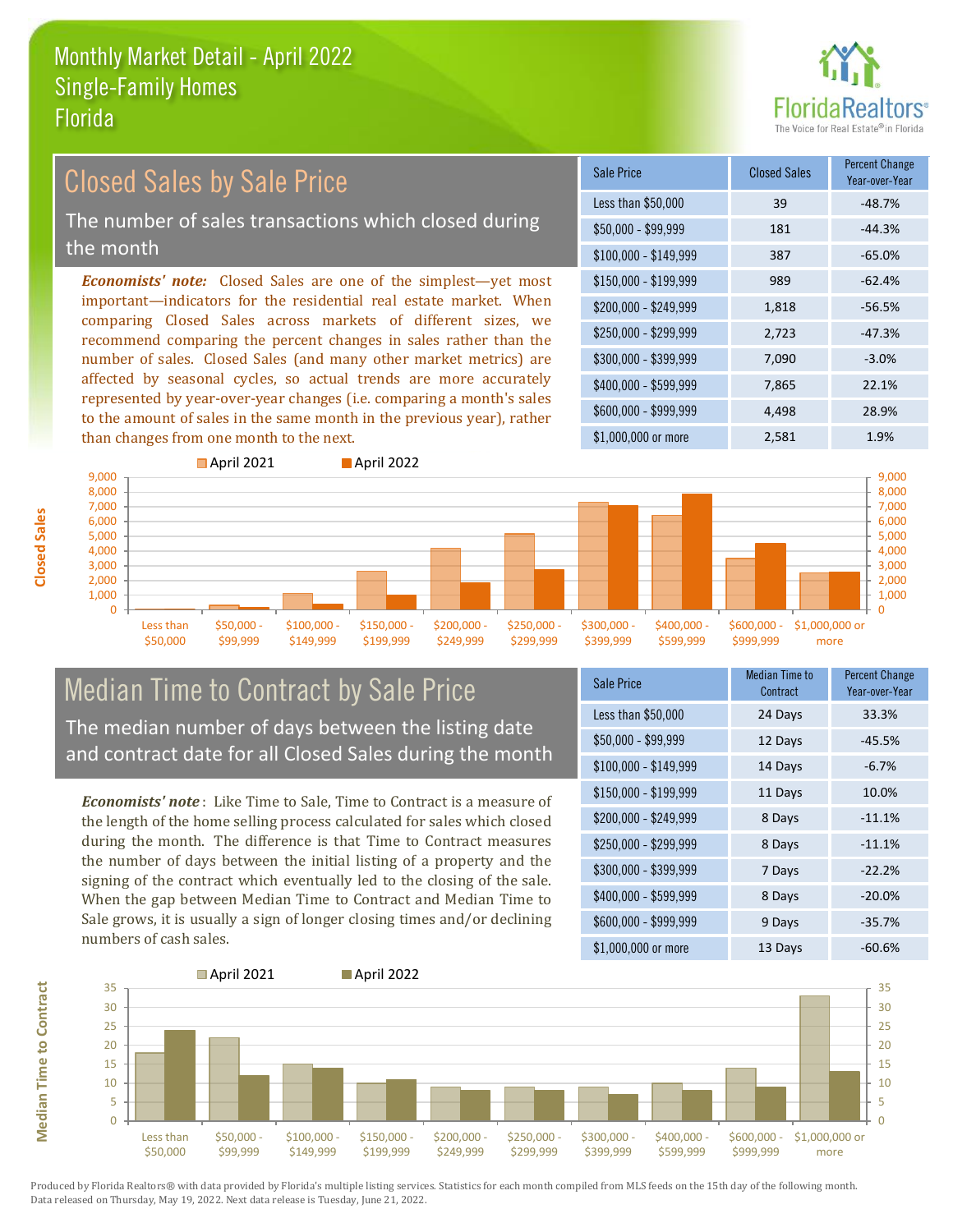

# New Listings by Initial Listing Price

The number of properties put onto the market during the month

*Economists' note:* New Listings tend to rise in delayed response to increasing prices, so they are often seen as a lagging indicator of market health. As prices rise, potential sellers raise their estimations of value—and in the most recent cycle, rising prices have freed up many potential sellers who were previously underwater on their mortgages. Note that in our calculations, we take care to not include properties that were recently taken off the market and quickly relisted, since these are not really *new* listings.

| <b>Initial Listing Price</b> | <b>New Listings</b> | <b>Percent Change</b><br>Year-over-Year |
|------------------------------|---------------------|-----------------------------------------|
| Less than \$50,000           | 40                  | $-44.4%$                                |
| $$50,000 - $99,999$          | 178                 | $-45.9%$                                |
| $$100,000 - $149,999$        | 405                 | $-56.5%$                                |
| $$150,000 - $199,999$        | 1,066               | $-57.1%$                                |
| \$200,000 - \$249,999        | 1,871               | $-50.6%$                                |
| \$250,000 - \$299,999        | 3,100               | $-40.5%$                                |
| \$300,000 - \$399,999        | 7,850               | $-5.1%$                                 |
| \$400,000 - \$599,999        | 9,772               | 36.2%                                   |
| \$600,000 - \$999,999        | 6,229               | 53.9%                                   |
| \$1,000,000 or more          | 3,898               | 41.7%                                   |



### Inventory by Current Listing Price The number of property listings active at the end of the month

*Economists' note* : There are a number of ways to define and calculate Inventory. Our method is to simply count the number of active listings on the last day of the month, and hold this number to compare with the same month the following year. Inventory rises when New Listings are outpacing the number of listings that go off-market (regardless of whether they actually sell). Likewise, it falls when New Listings aren't keeping up with the rate at which homes are going off-market.

| <b>Current Listing Price</b> | Inventory | Percent Change<br>Year-over-Year |
|------------------------------|-----------|----------------------------------|
| Less than \$50,000           | 38        | $-43.3%$                         |
| $$50,000 - $99,999$          | 230       | $-50.2%$                         |
| $$100,000 - $149,999$        | 429       | $-51.7%$                         |
| $$150,000 - $199,999$        | 1,000     | $-48.2%$                         |
| \$200,000 - \$249,999        | 1,442     | $-39.0%$                         |
| \$250,000 - \$299,999        | 2,314     | $-32.8%$                         |
| \$300,000 - \$399,999        | 5,795     | 3.0%                             |
| \$400,000 - \$599,999        | 8,070     | 43.1%                            |
| \$600,000 - \$999,999        | 6,356     | 44.5%                            |
| \$1,000,000 or more          | 6,811     | 22.2%                            |



Produced by Florida Realtors® with data provided by Florida's multiple listing services. Statistics for each month compiled from MLS feeds on the 15th day of the following month. Data released on Thursday, May 19, 2022. Next data release is Tuesday, June 21, 2022.

**Inventory**